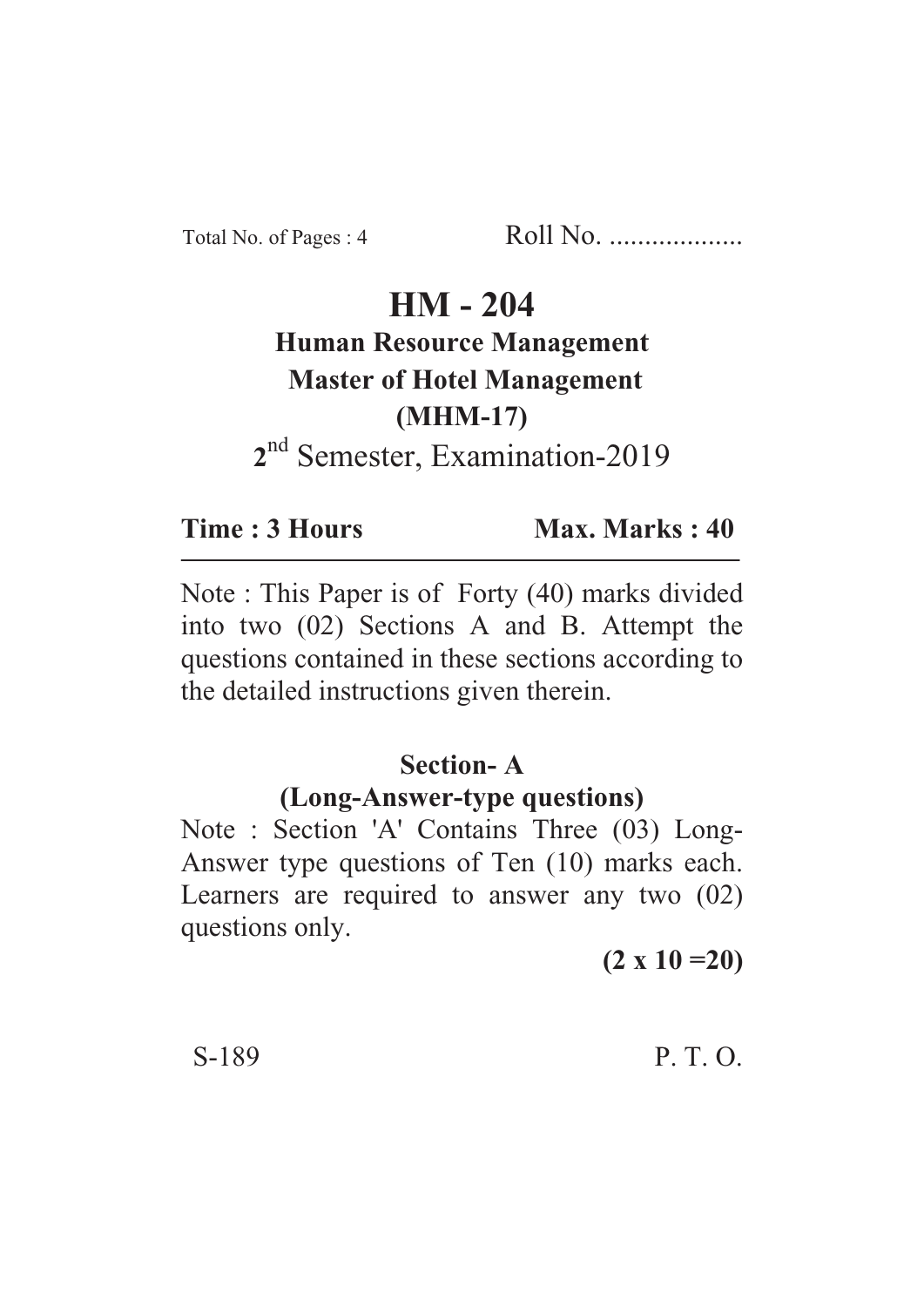- 1. What is Matrix Organization? Explain with the help of example.
- 2. What are the different types of HR planning and what are the steps involved in Human Resource Planning? Explain with the help of example.
- 3. Write about various features of HRM and also explain the various approaches to Job analysis? Explain with the help of example.

#### **Section - R**

### **(Short-Answer-Type questions)**

Note : Section 'B' contains six (06) Short- answer type questions of Five (05) marks each. Learners are required to answer any Four (04) questions only.

**(4x5=20)**

S-189